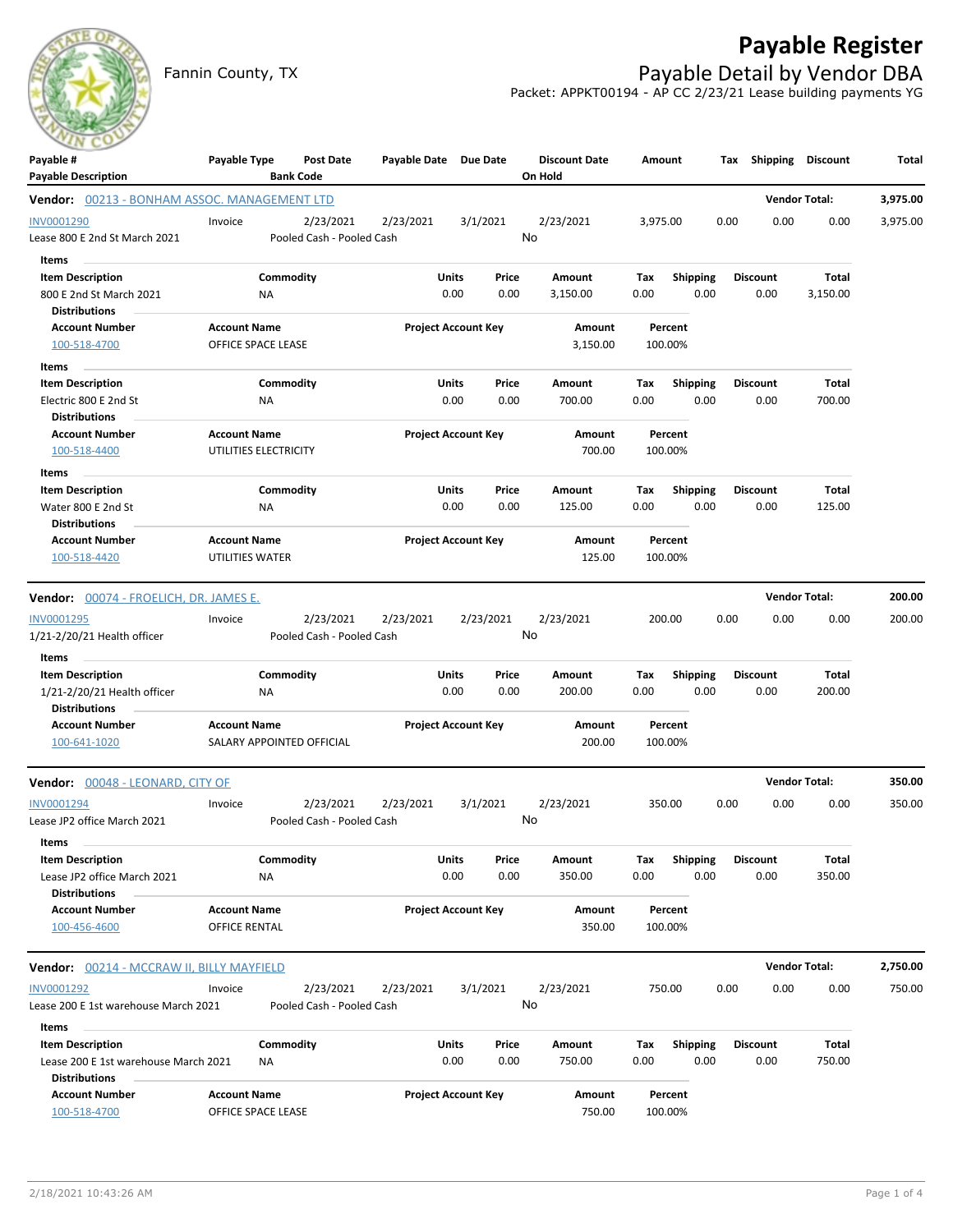| <b>Payable Register</b>                               |                           |                           |                                      |                 |        | Packet: APPKT00194 - AP CC 2/23/21 Lease building payments YG |          |                 |      |                       |              |              |
|-------------------------------------------------------|---------------------------|---------------------------|--------------------------------------|-----------------|--------|---------------------------------------------------------------|----------|-----------------|------|-----------------------|--------------|--------------|
| Payable #                                             | Payable Type              | <b>Post Date</b>          | <b>Payable Date</b>                  | <b>Due Date</b> |        | <b>Discount Date</b>                                          | Amount   |                 |      | Tax Shipping Discount |              | <b>Total</b> |
| <b>Payable Description</b>                            |                           | <b>Bank Code</b>          |                                      |                 |        | On Hold                                                       |          |                 |      |                       |              |              |
| INV0001293                                            | Invoice                   | 2/23/2021                 | 2/23/2021                            | 3/1/2021        |        | 2/23/2021                                                     | 2,000.00 |                 | 0.00 | 0.00                  | 0.00         | 2,000.00     |
| Lease 200 E 1st Office March 2021                     |                           | Pooled Cash - Pooled Cash |                                      |                 | No     |                                                               |          |                 |      |                       |              |              |
| Items                                                 |                           |                           |                                      |                 |        |                                                               |          |                 |      |                       |              |              |
| <b>Item Description</b>                               |                           | Commodity                 |                                      | Units           | Price  | Amount                                                        | Tax      | <b>Shipping</b> |      | <b>Discount</b>       | <b>Total</b> |              |
| Lease 200 E 1st Office March 2021                     |                           | <b>NA</b>                 |                                      | 0.00            | 0.00   | 2,000.00                                                      | 0.00     | 0.00            |      | 0.00                  | 2,000.00     |              |
| <b>Distributions</b>                                  |                           |                           |                                      |                 |        |                                                               |          |                 |      |                       |              |              |
| <b>Account Number</b><br><b>Account Name</b>          |                           |                           | <b>Project Account Key</b><br>Amount |                 |        |                                                               | Percent  |                 |      |                       |              |              |
| 100-518-4700                                          | <b>OFFICE SPACE LEASE</b> |                           |                                      |                 |        | 2,000.00                                                      |          | 100.00%         |      |                       |              |              |
| <b>Vendor: 00436 - OLD SCHOOL ENTERPRISES TWO LLC</b> |                           |                           |                                      |                 |        |                                                               |          |                 |      | <b>Vendor Total:</b>  |              | 1,150.00     |
| INV0001291                                            | Invoice                   | 2/23/2021                 | 2/23/2021                            | 3/1/2021        |        | 2/23/2021                                                     | 1,150.00 |                 | 0.00 | 0.00                  | 0.00         | 1,150.00     |
| Lease 108 E Sam Rayburn March 2021                    |                           | Pooled Cash - Pooled Cash |                                      |                 | No     |                                                               |          |                 |      |                       |              |              |
| Items                                                 |                           |                           |                                      |                 |        |                                                               |          |                 |      |                       |              |              |
| <b>Item Description</b>                               |                           | Commodity                 |                                      | <b>Units</b>    | Price  | Amount                                                        | Tax      | <b>Shipping</b> |      | <b>Discount</b>       | <b>Total</b> |              |
| Lease 108 E Sam Rayburn March 2021                    |                           | <b>NA</b>                 |                                      | 0.00            | 0.00   | 1,150.00                                                      | 0.00     | 0.00            |      | 0.00                  | 1,150.00     |              |
| <b>Distributions</b>                                  |                           |                           |                                      |                 |        |                                                               |          |                 |      |                       |              |              |
| <b>Account Number</b>                                 | <b>Account Name</b>       |                           | <b>Project Account Key</b>           |                 | Amount |                                                               | Percent  |                 |      |                       |              |              |
| 100-518-4700                                          | OFFICE SPACE LEASE        |                           |                                      |                 |        | 1,150.00                                                      |          | 100.00%         |      |                       |              |              |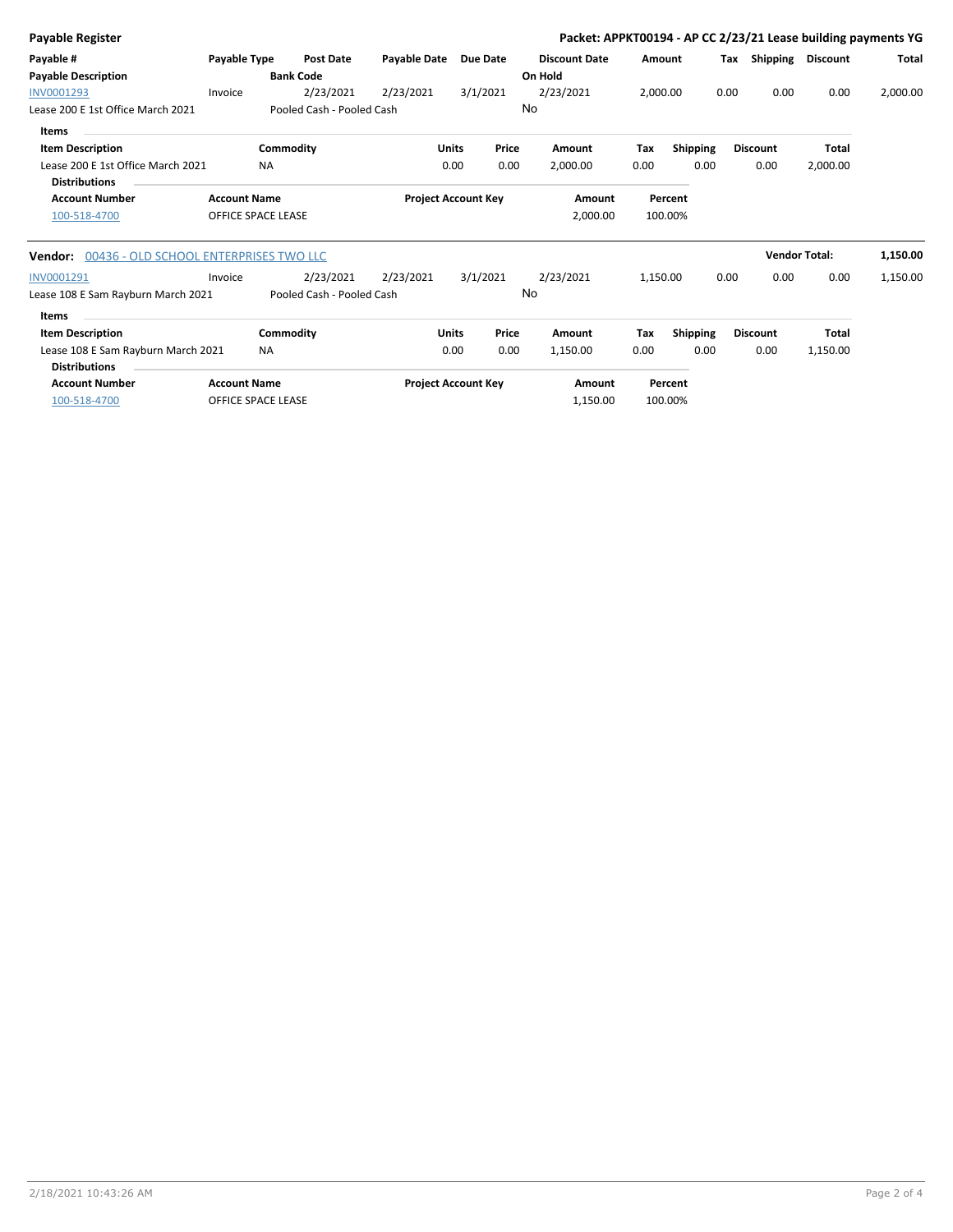## Payable Summary

| Type    | Count               | Gross    | Tax  | Shipping | <b>Discount</b> | Total    | <b>Manual Payment</b> | <b>Balance</b> |
|---------|---------------------|----------|------|----------|-----------------|----------|-----------------------|----------------|
| Invoice |                     | 8.425.00 | 0.00 | 0.00     | 0.00            | 8.425.00 | 0.00                  | 8.425.00       |
|         | <b>Grand Total:</b> | 8,425.00 | 0.00 | 0.00     | 0.00            | 8,425.00 | 0.00                  | 8.425.00       |